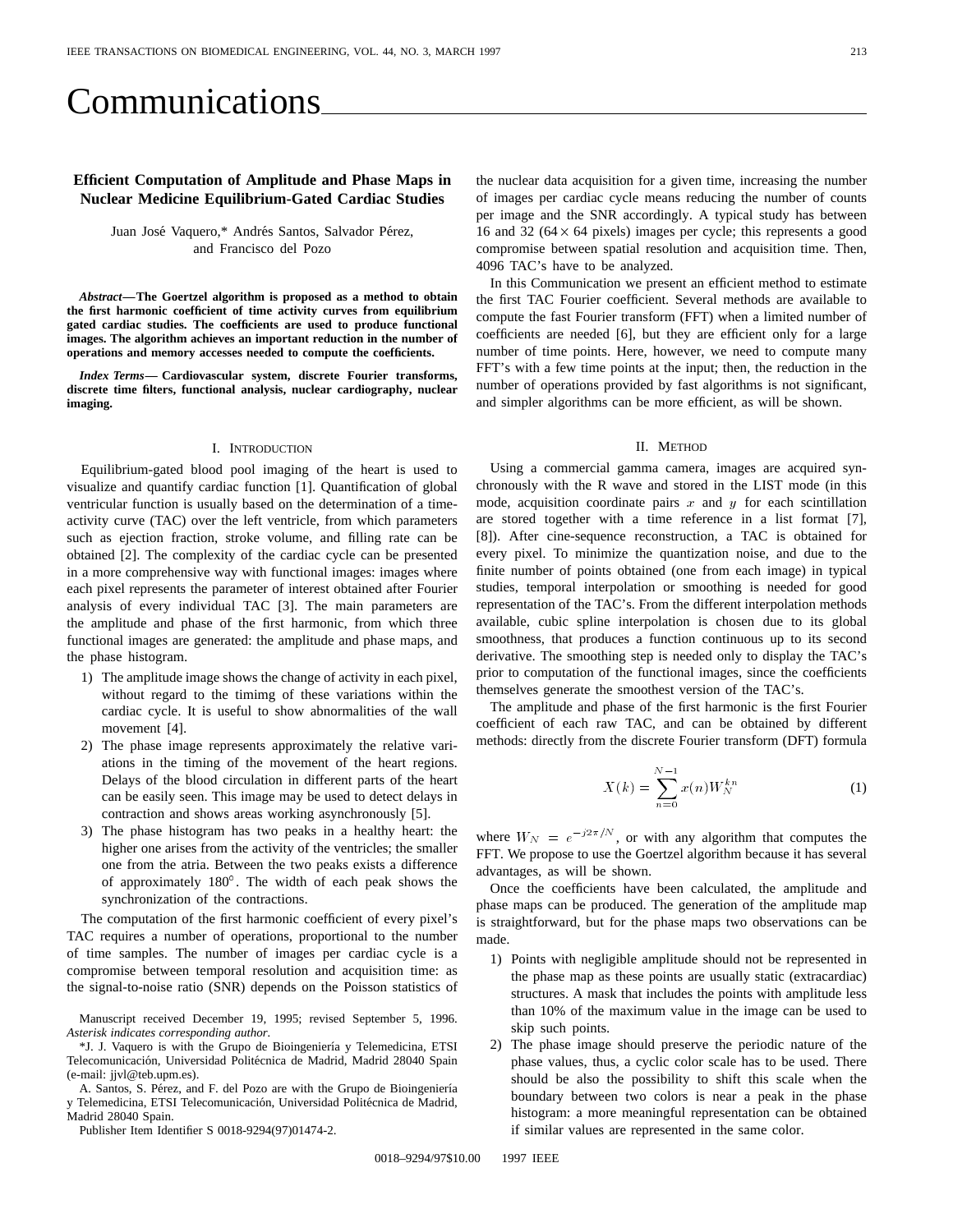

Fig. 1. Implementation of the Goertzel algorithm as a linear filter.

#### *A. The Goertzel Algorithm*

The Goertzel algorithm is an efficient way to compute a reduced number of DFT values [9]. It can be implemented as a linear filtering operation with only two complex coefficients. To derive it, (1) can<br>be expressed as<br> $N-1$ be expressed as

be expressed as  
\n
$$
X(k) = \sum_{n=0}^{N-1} x(n)W_N^{-k(N-n)}
$$
\nwhere the second term has been multiplied by  $W_N^{-kN}$  (which is

always equal to one). Equation (2) can also be seen as the Nth value of convolution of the N samples of  $x(n)$  with a filter that has the<br>impulse response<br> $h_k(n) = W_N^{-kn} u(n).$  (3) impulse response

$$
h_k(n) = W_N^{-kn} u(n). \tag{3}
$$

Then  $X(k)$  is simply the output of this filter at time N, when its input is  $x(n)$ 

$$
X(k) = x(n) \otimes h_k(n)|_{n=N}.
$$
 (4)

Thus, to compute the DFT parameters, a filter could be implemented<br>with the system function expressed as<br> $\frac{1}{W}$   $(1 - W_N^k z^{-1})$ 

with the system function expressed as  
\n
$$
H_k(z) = \frac{1}{1 - W_N^{-k} z^{-1}} = \frac{1 - W_N^{k} z^{-1}}{1 - 2 \cos(2\pi k/N) z^{-1} + z^{-2}}.
$$
\n(5)

The direct form implementation of the filter is shown in Fig. 1. As can be seen, only one real coefficient and one complex coefficient are needed. As just the Nth value of the output is needed, the forward branch of the filter has to be computed only at time  $N$ .

## III. RESULTS

Tables I–III show the number of real operations (noncomplex multiplications or additions) needed to compute the DFT coefficients from a noncomplex input signal. The split-radix algorithm [10] is the best among nine different ways to compute the DFT [11]. Except for the FFT algorithm, the tables reflect the number of operations performed on the computation of a single (complex) coefficient (as needed in this application to produce the amplitude and phase maps). The split-radix algorithm produces the  $N$  FFT coefficients, and thus in this case the figures given are the number of operations needed to compute the  $N$  coefficients. Table I shows the number of nontrivial real multiplications (multiplications by 1,  $-1$ , j, and  $-j$ are excluded). Table II shows the number of real additions.

Table III shows one of the main advantages of the Goertzel algorithm: it needs just one real and one complex coefficient while the computation of the DFT needs  $N$  complex coefficients (this table excludes again the *trivial* coefficients).

TABLE I NUMBER OF NONTRIVIAL REAL MULTIPLICATIONS FOR DIFFERENT ALGORITHMS (N/A: NOT APPLICABLE)

| N  | Split-radix<br><b>FFT</b> | DFT<br>(per coef.) | Goertzel<br>(per coef.) |
|----|---------------------------|--------------------|-------------------------|
| 16 | 10                        | 24                 | 14                      |
| 24 | N/A                       | 40                 | 22                      |
| 32 | 34                        | 56                 | 30                      |

| TABLE II                                          |  |  |  |  |  |
|---------------------------------------------------|--|--|--|--|--|
| NUMBER OF REAL ADDITIONS FOR DIFFERENT ALGORITHMS |  |  |  |  |  |

| N  | Split-radix<br>FFT | DFT<br>(per coef.) | Goertzel<br>(per coef.) |
|----|--------------------|--------------------|-------------------------|
| 16 | 60                 | 30                 | 32                      |
| 24 | N/A                | 46                 | 48                      |
| 32 | 164                | 62                 | 64                      |

TABLE III NUMBER OF REAL COEFFICIENTS NEEDED FOR EACH ALGORITHM

| N  | DFT | Goertzel<br>(per coef.) |
|----|-----|-------------------------|
| 16 | 24  |                         |
| 24 | 40  |                         |
| 32 | 56  |                         |

#### IV. DISCUSSION AND CONCLUSIONS

From the previous tables, it can be seen that the Goertzel algorithm is an efficient way to compute the amplitude and phase maps. Time savings are 34% with a 486 central processing unit (CPU), and go up to 40% with a Pentium. When these savings are applied to the computation of the individual time-activity curves (4096 for  $64 \times 64$  pixels images; 16384 for  $128 \times 128$  images), the reduction in the number of operations becomes significant. For example, for a sequence with 24 images  $(64 \times 64 \text{ pixels})$ , the direct DFT method needs 163 840 real-number multiplications while with the Goertzel algorithm this figure is reduced to 90 112. This reduction of CPU cycles together with the reduction of memory access allows implementation of functional image analysis on smaller computers with reasonable execution times. The Goertzel algorithm has the additional advantage of being efficient for any  $N$  (time points), while FFT-based methods lose efficiency when  $N$  is not an integral power of two.

In a practical clinical case, we have measured that our algorithm takes 3 s for a 32-image sequence,  $128 \times 128$  pixels per image, on a Sun 4/370 system, while the same process in our standard equipment used in clinical routine needs between 15 and 30 s, depending on the CPU used. In both cases, the coefficients obtained are exactly the same.

The proposed method will be more useful with functional maps obtained from magnetic resonance images. In that case, the number of individual TAC's will be in the order of  $256 \times 256$ , and hence the reduction in the number of operations will be very significant.

#### **REFERENCES**

- [1] C. Schiepers and J. J. Almasi, "Equilibrium gated blood pool imaging at rest and during exercise," in *Effective Use of Computers in Nuclear Medicine*, M. J. Gelfand, S. R. Thomas, Eds. New York: McGraw-Hill, 1988.
- [2] S. Bacharach and M. Green, "Data processing in nuclear cardiology: measurement of ventricular function," *IEEE Trans. Nucl. Sci.*, vol. 29, no. 4, pp. 1343–1354, Aug. 1982.